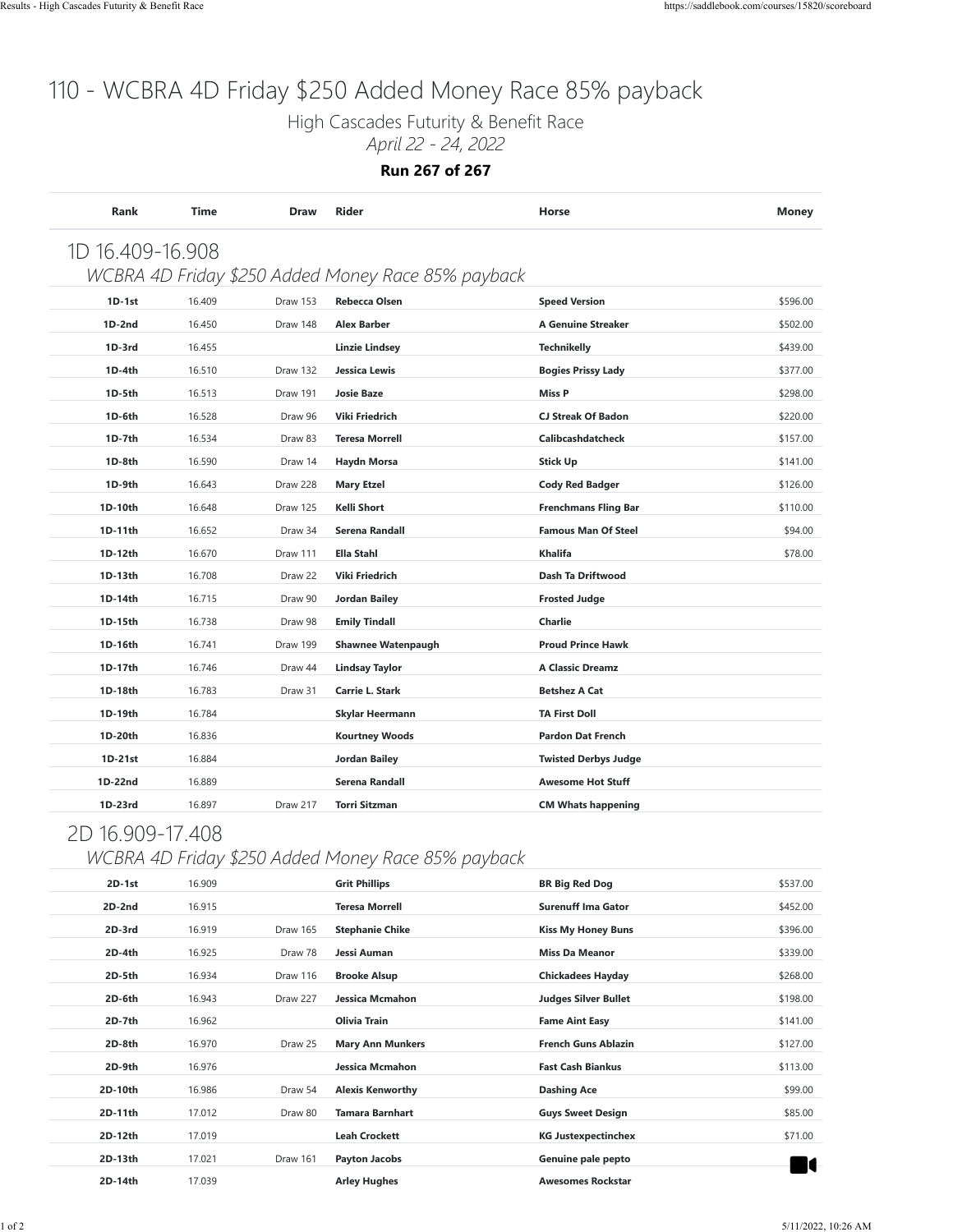| 2D-15th   |        | Draw     | Rider                    | Horse                           | <b>Money</b>   |
|-----------|--------|----------|--------------------------|---------------------------------|----------------|
|           | 17.045 |          | <b>Riley Harper</b>      | <b>KG Cash or Chex</b>          |                |
| 2D-16th   | 17.046 |          | <b>Kimberely LaRoche</b> | <b>Justa Dilly</b>              |                |
| 2D-17th   | 17.051 | Draw 216 | <b>Kara Walter</b>       | Jettin Easy ta Fame             |                |
| 2D-18th   | 17.053 |          | <b>Treena Toth</b>       | 19<br><b>Flingin Otoes Cash</b> |                |
| 2D-19th   | 17.066 | Draw 112 | <b>Dianne Ryan</b>       | <b>Hawks and Ruffles</b>        |                |
| 2D-20th   | 17.073 |          | <b>Leah Crockett</b>     | <b>KG JusticeSlick</b>          |                |
| $2D-21st$ | 17.081 |          | <b>Mary Ann Munkers</b>  | <b>Firewater TA Snow</b>        |                |
| 2D-22nd   | 17.082 | Draw 177 | <b>Taylor Coleman</b>    | <b>Streaking With Cash</b>      |                |
| $2D-23rd$ | 17.083 |          | Christina Atkinson       | RT Juno Im Famous               |                |
| 2D-24th   | 17.085 | Draw 70  | <b>Debbie Pack</b>       | <b>SMR Judge My Falcon</b>      |                |
| 2D-25th   | 17.094 | Draw 27  | <b>Tonya Rosebrook</b>   | Suzy                            |                |
| 2D-26th   | 17.099 | Draw 62  | Katie Mastagni           | <b>Peekin N Streakin</b>        |                |
| 2D-27th   | 17.107 | Draw 137 | <b>Cindy Spencer</b>     | 18<br><b>Hawkeye Boone</b>      |                |
|           |        |          |                          |                                 |                |
|           |        |          |                          |                                 |                |
|           |        |          |                          |                                 |                |
|           |        |          |                          |                                 |                |
|           |        |          |                          |                                 |                |
|           |        |          |                          |                                 |                |
|           |        |          |                          |                                 |                |
|           |        |          |                          |                                 |                |
|           |        |          |                          |                                 |                |
|           |        |          |                          |                                 |                |
|           |        |          |                          |                                 |                |
|           |        |          |                          |                                 |                |
|           |        |          |                          |                                 |                |
|           |        |          |                          |                                 |                |
|           |        |          |                          |                                 |                |
|           |        |          |                          |                                 |                |
|           |        |          |                          |                                 |                |
|           |        |          |                          |                                 |                |
|           |        |          |                          |                                 |                |
|           |        |          |                          |                                 |                |
|           |        |          |                          |                                 |                |
|           |        |          |                          |                                 |                |
|           |        |          |                          |                                 |                |
|           |        |          |                          |                                 |                |
|           |        |          |                          |                                 |                |
|           |        |          |                          |                                 |                |
|           |        |          |                          |                                 |                |
|           |        |          |                          |                                 |                |
|           |        |          |                          |                                 |                |
|           |        |          |                          |                                 |                |
|           |        |          |                          |                                 | $\blacksquare$ |

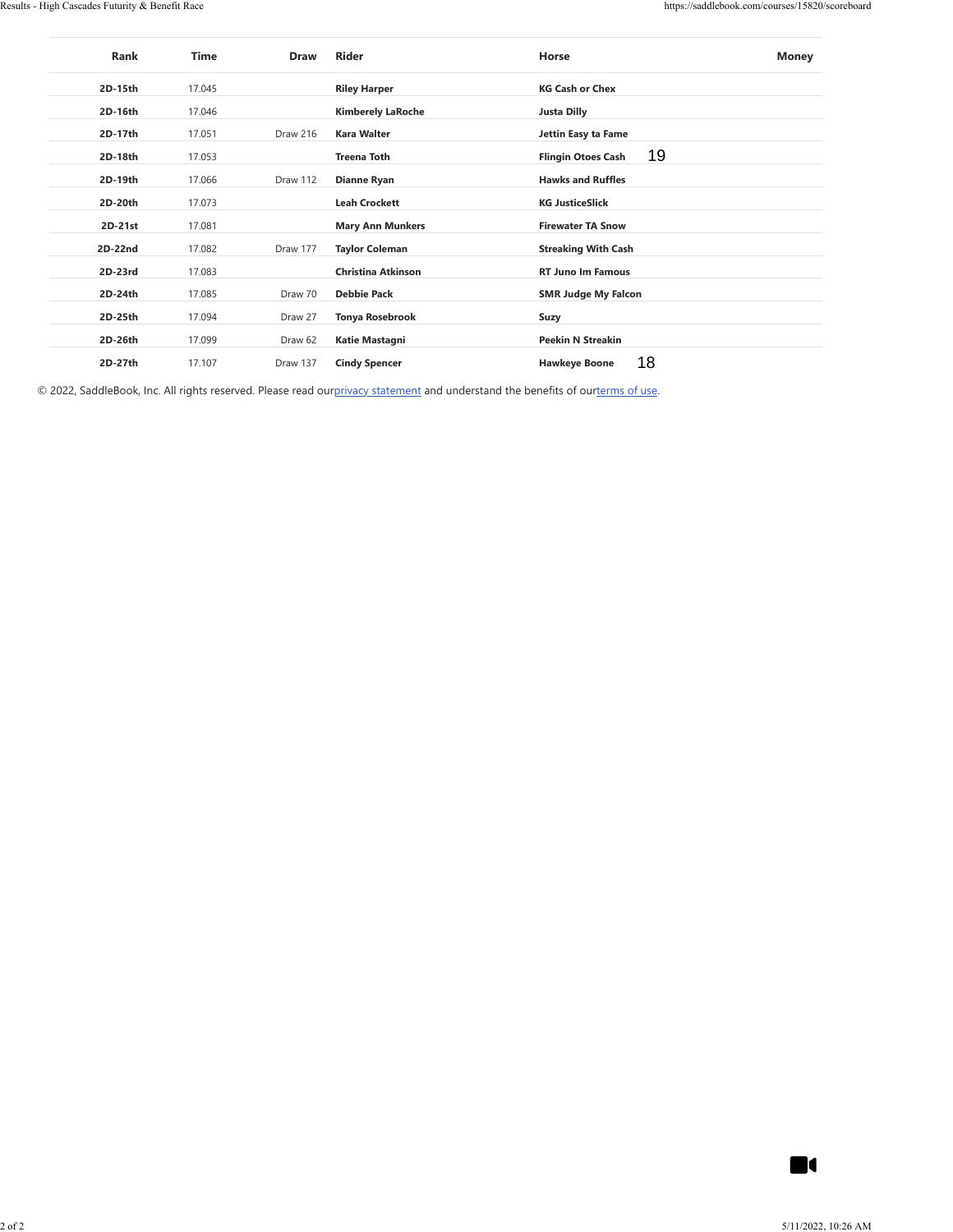High Cascades Futurity & Benefit Race *April 22 - 24, 2022*

#### **Run 267 of 267**

| 2D 16.909-17.408 |        |          |                                                    |                                   |          |
|------------------|--------|----------|----------------------------------------------------|-----------------------------------|----------|
|                  |        |          | WCBRA 4D Friday \$250 Added Money Race 85% payback |                                   |          |
| 2D-28th          | 17.110 | Draw 200 | <b>Carolee Williams</b>                            | <b>Lucky Little Cutter</b>        |          |
| 2D-29th          | 17.113 | Draw 84  | <b>Lacey Bishop</b>                                | <b>Little Smooth Sands</b>        |          |
| 2D-30th          | 17.126 | Draw 104 | <b>Lauren Rook</b>                                 | <b>Tucker</b>                     |          |
| 2D-31st          | 17.130 | Draw 147 | <b>Emily Jayne Sorey</b>                           | <b>Dewey</b>                      |          |
| 2D-32nd          | 17.134 | Draw 72  | <b>Alex Barber</b>                                 | <b>Phamous Feature</b>            |          |
| 2D-32nd          | 17.134 | Draw 105 | <b>Addy Miller</b>                                 | <b>Shooting Fast</b>              |          |
| 2D-34th          | 17.156 |          | <b>Vanda Chess</b>                                 | <b>Look of Dryfire</b>            |          |
| 2D-35th          | 17.178 | Draw 95  | <b>Stephanie Searls</b>                            | Pistol                            |          |
| 2D-36th          | 17.180 | Draw 71  | <b>Karissa Loomis</b>                              | <b>LS Grace Came Down</b>         |          |
| 2D-37th          | 17.183 | Draw 66  | <b>Jacqueline Burnard</b>                          | <b>Jess Barely Twisted</b>        |          |
| 2D-38th          | 17.190 |          | <b>Chris Bruns</b>                                 | 17<br><b>SR Reveille</b>          |          |
| 2D-39th          | 17.200 |          | <b>Lyndsey Felder</b>                              | 16<br><b>Bringonthefirewater</b>  |          |
| 2D-40th          | 17.201 | Draw 11  | <b>Bailey Lindberg</b>                             | JJs Harely Olena                  |          |
| 2D-41st          | 17.216 | Draw 51  | <b>Summer Miller</b>                               | <b>Blazin Lucky Charms</b>        |          |
| 2D-42nd          | 17.259 |          | <b>Garan Buller</b>                                | FLF Fame Luck N Coin - Lincoln    |          |
| 2D-43rd          | 17.260 |          | Erica Luzzi                                        | <b>Rock My Judge</b>              |          |
| 2D-44th          | 17.275 |          | Viki Friedrich                                     | <b>Midnight Son</b>               |          |
| 2D-45th          | 17.292 | Draw 127 | Debbi Rossi                                        | <b>Smart Taffinic</b>             |          |
| 2D-46th          | 17.301 | Draw 28  | <b>Allison Campbell</b>                            | <b>AB Littlemiss French</b>       |          |
| 2D-47th          | 17.305 | Draw 146 | <b>Trisha Byrd</b>                                 | <b>Judges Best Advice</b>         |          |
| 2D-48th          | 17.327 |          | <b>Julie Williams</b>                              | <b>Guys Fame</b>                  |          |
| 2D-49th          | 17.332 | Draw 9   | Jessica Juvinall                                   | Gold Bold N Classy "B"            |          |
| 2D-50th          | 17.338 | Draw 167 | <b>Mindy Wyatt-Michalscheck</b>                    | <b>AC CASHN PENNIES</b>           |          |
| 2D-51st          | 17.346 |          | <b>Arley Hughes</b>                                | I Gott Chrome                     |          |
| 2D-52nd          | 17.352 |          | <b>Vickie Westwood</b>                             | <b>Jess Rockin My Socks</b>       |          |
| 2D-53rd          | 17.366 | Draw 56  | <b>Emeri Cantwell</b>                              | Skipa Dirty Judge                 |          |
| 2D-54th          | 17.382 | Draw 156 | <b>Jessie Smith</b>                                | Mc Justa Sagey Jack               |          |
| 2D-55th          | 17.390 | Draw 205 | Oshi Ward                                          | Flash                             |          |
| 2D-56th          | 17.407 | Draw 48  | <b>Sam Carpenter</b>                               | 15<br><b>KL Smokin Judge Cash</b> |          |
| 3D 17.409-17.908 |        |          |                                                    |                                   |          |
|                  |        |          | WCBRA 4D Friday \$250 Added Money Race 85% payback |                                   |          |
| 3D-1st           | 17.414 | Draw 131 | <b>Sydni Sutton</b>                                | LookatmyLottosTexas               | \$457.00 |
| 3D-2nd           | 17.420 | Draw 110 | <b>Olivia Douglas</b>                              | TMR WINNING EDITION (WINNIE)      | \$385.00 |
| 3D-3rd           | 17.423 |          | Kali Hojem                                         | <b>Racin The Judge</b>            | \$337.00 |
| 3D-4th           | 17.438 | Draw 139 | <b>Shelly Mitchell</b>                             | <b>Jets Rollin Goldie</b>         | \$289.00 |
| 3D-5th           | 17.443 | Draw 186 | <b>Ellie Purdy</b>                                 | <b>Packin Dynamite</b>            | \$199.00 |
| 3D-5th           | 17.443 | Draw 30  | <b>Patty Childers</b>                              | <b>Famous Bond Girl</b>           | \$199.00 |
| 3D-7th           | 17.453 | Draw 181 | Katy Kafka                                         | Mojita                            |          |
| 3D-8th           | 17.455 | Draw 36  | <b>Jadah Bell</b>                                  | Rowdy                             | \$108.00 |

#### 3D 17.409-17.908

#### *WCBRA 4D Friday \$250 Added Money Race 85% payback*

| 3D-1st   | 17.414 | Draw 131 | <b>Sydni Sutton</b>    | LookatmyLottosTexas          | \$457.00 |
|----------|--------|----------|------------------------|------------------------------|----------|
| 3D-2nd   | 17.420 | Draw 110 | <b>Olivia Douglas</b>  | TMR WINNING EDITION (WINNIE) | \$385.00 |
| 3D-3rd   | 17.423 |          | Kali Hojem             | <b>Racin The Judge</b>       | \$337.00 |
| $3D-4th$ | 17.438 | Draw 139 | <b>Shelly Mitchell</b> | <b>Jets Rollin Goldie</b>    | \$289.00 |
| 3D-5th   | 17.443 | Draw 186 | <b>Ellie Purdy</b>     | <b>Packin Dynamite</b>       | \$199.00 |
| 3D-5th   | 17.443 | Draw 30  | <b>Patty Childers</b>  | <b>Famous Bond Girl</b>      | \$199.00 |
| 3D-7th   | 17.453 | Draw 181 | Katy Kafka             | Mojita                       |          |
| 3D-8th   | 17.455 | Draw 36  | Jadah Bell             | Rowdy                        | \$108.00 |
|          |        |          |                        |                              |          |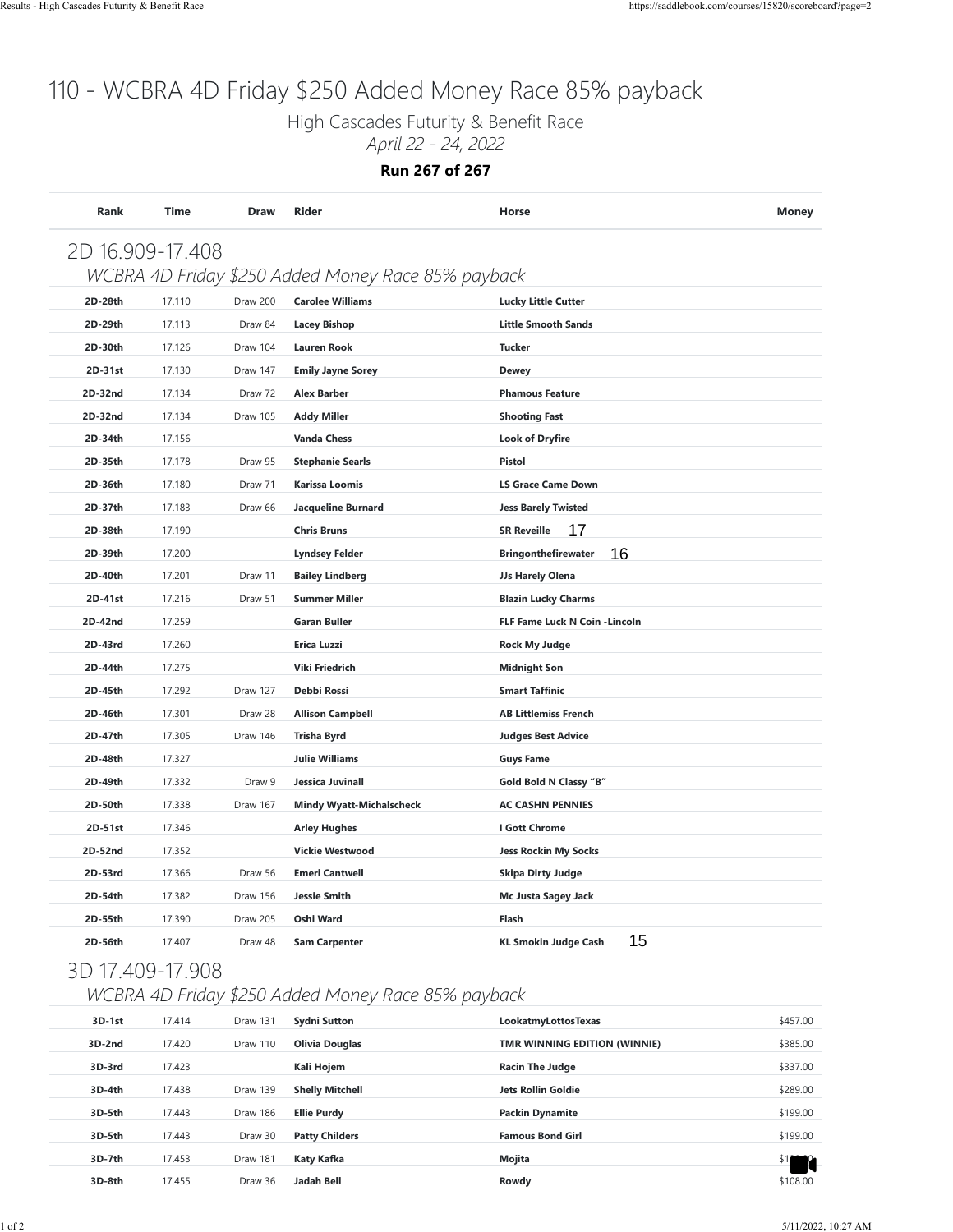| 3D-9th  |        |          |                         |                                         |                |
|---------|--------|----------|-------------------------|-----------------------------------------|----------------|
|         | 17.468 | Draw 58  | <b>Megan Townsend</b>   | Renumeration                            | \$96.00        |
| 3D-10th | 17.470 | Draw 121 | <b>Tiffany Thompson</b> | Roxie                                   | \$84.00        |
| 3D-11th | 17.490 |          | <b>Tommy Jo Jensen</b>  | <b>Jonsie Money Gal</b>                 | \$72.00        |
| 3D-12th | 17.500 | Draw 39  | <b>Sue Gibbs</b>        | <b>Ticket to Ride (yellowstone)</b>     | \$60.00        |
| 3D-13th | 17.506 |          | <b>Lexxie Dugan</b>     | <b>Tuckin Away Income</b>               |                |
| 3D-14th | 17.513 | Draw 159 | <b>Ryann Grae</b>       | Gambler                                 |                |
| 3D-15th | 17.528 | Draw 188 | <b>Tiffany Thompson</b> | Fifty two hard                          |                |
| 3D-16th | 17.539 | Draw 141 | <b>Mary Ann Munkers</b> | <b>Quick N Dashing</b>                  |                |
| 3D-17th | 17.546 |          | <b>Rachel Jensen</b>    | <b>Hiline Rose</b>                      |                |
| 3D-17th | 17.546 |          | <b>Christy Kruse</b>    | <b>Blazin Bulldog K3</b>                |                |
| 3D-19th | 17.554 | Draw 37  | <b>Kaydence King</b>    | <b>BugDasher JC</b>                     |                |
| 3D-20th | 17.559 |          | <b>Chris Trefethen</b>  | 14<br><b>Minis Moon Shine "Bentlee"</b> |                |
| 3D-21st | 17.577 | Draw 7   | <b>Stephanie Ryan</b>   | <b>Look At Bert Fly</b>                 |                |
|         |        |          |                         |                                         |                |
|         |        |          |                         |                                         |                |
|         |        |          |                         |                                         |                |
|         |        |          |                         |                                         |                |
|         |        |          |                         |                                         |                |
|         |        |          |                         |                                         |                |
|         |        |          |                         |                                         |                |
|         |        |          |                         |                                         |                |
|         |        |          |                         |                                         |                |
|         |        |          |                         |                                         |                |
|         |        |          |                         |                                         |                |
|         |        |          |                         |                                         |                |
|         |        |          |                         |                                         |                |
|         |        |          |                         |                                         |                |
|         |        |          |                         |                                         |                |
|         |        |          |                         |                                         |                |
|         |        |          |                         |                                         |                |
|         |        |          |                         |                                         |                |
|         |        |          |                         |                                         |                |
|         |        |          |                         |                                         |                |
|         |        |          |                         |                                         |                |
|         |        |          |                         |                                         |                |
|         |        |          |                         |                                         |                |
|         |        |          |                         |                                         |                |
|         |        |          |                         |                                         |                |
|         |        |          |                         |                                         |                |
|         |        |          |                         |                                         |                |
|         |        |          |                         |                                         |                |
|         |        |          |                         |                                         |                |
|         |        |          |                         |                                         | $\blacksquare$ |

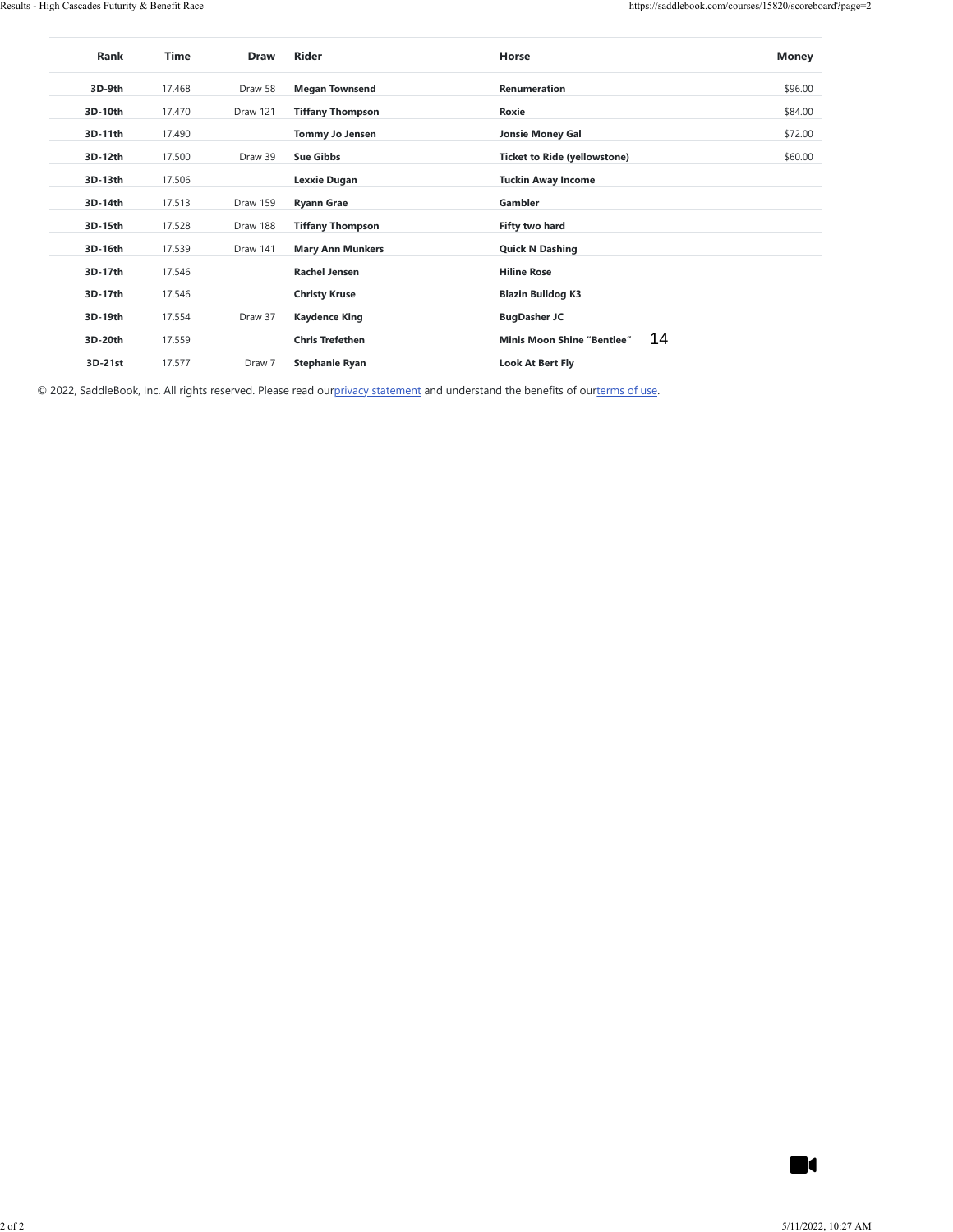High Cascades Futurity & Benefit Race

*April 22 - 24, 2022*

**Run 267 of 267**

| 3D 17.409-17.908 |        |          |                                                    |                                |          |
|------------------|--------|----------|----------------------------------------------------|--------------------------------|----------|
|                  |        |          | WCBRA 4D Friday \$250 Added Money Race 85% payback |                                |          |
| 3D-22nd          | 17.578 |          | <b>Mary Etzel</b>                                  | <b>Peppys Little Reno</b>      |          |
| 3D-22nd          | 17.578 | Draw 122 | Deanna Nelson                                      | A Biankus Breeze               |          |
| 3D-24th          | 17.582 | Draw 158 | Sheri Vea                                          | <b>Dazzlin Daisy Duke</b>      |          |
| 3D-25th          | 17.595 | Draw 12  | <b>Kristen Shaw</b>                                | <b>Ettabos Crazy Cash</b>      |          |
| 3D-26th          | 17.609 |          | <b>Danna Eoff</b>                                  | Royal Gunnin Quickat           |          |
| 3D-27th          | 17.616 | Draw 164 | <b>Michaela Blevins</b>                            | I'm No Dilly Dalley            |          |
| 3D-28th          | 17.627 | Draw 88  | <b>Karen Gibbs</b>                                 | <b>Fancy Perks Alive</b>       |          |
| 3D-29th          | 17.643 |          | <b>Lexi Geraths</b>                                | <b>Cruisin Smoothie K3</b>     |          |
| 3D-30th          | 17.655 |          | Katie Vandeburgh                                   | Wikkid                         |          |
| 3D-31st          | 17.668 | Draw 4   | <b>Robin Packard</b>                               | <b>Firewater Suzanna</b>       |          |
| 3D-32nd          | 17.671 | Draw 224 | <b>Madison Gray</b>                                | <b>Cowboys Golden Dream</b>    |          |
| 3D-33rd          | 17.680 | Draw 91  | Carolyn M Ryder                                    | <b>Froghollow N Fame</b>       |          |
| 3D-34th          | 17.722 | Draw 180 | <b>Shannon Ginochio</b>                            | 13<br><b>Bert Scootnboogie</b> |          |
| 3D-35th          | 17.730 | Draw 202 | <b>Stormy Griffin</b>                              | <b>Peps Doxie Dove</b>         |          |
| 3D-36th          | 17.753 | Draw 204 | <b>Riley Lemhouse</b>                              | Datsa kipa frenchman           |          |
| 3D-37th          | 17.754 | Draw 214 | <b>Tiffany E Voshall</b>                           | <b>Spark Goes Dark</b>         |          |
| 3D-38th          | 17.765 |          | Jackie Acevedo                                     | <b>Strength of God</b>         |          |
| 3D-39th          | 17.776 |          | <b>Maggie Levy</b>                                 | <b>StreakinFrenchRockIt</b>    |          |
| 3D-40th          | 17.781 | Draw 145 | <b>Kristyn Manjarres</b>                           | <b>Smart Sunny Boon</b>        |          |
| 3D-41st          | 17.788 |          | <b>Jacquie Preston</b>                             | <b>BSR Sox N Stilettos</b>     |          |
| 3D-42nd          | 17.797 | Draw 45  | <b>Karly Johnson</b>                               | <b>Streaks smart fling</b>     |          |
| 3D-43rd          | 17.808 | Draw 103 | <b>TARA BERTRAND</b>                               | <b>Judge Splash of Cash</b>    |          |
| 3D-44th          | 17.822 | Draw 108 | <b>Makiyah Stevens</b>                             | Hollywood's little miss        |          |
| 3D-45th          | 17.829 | Draw 16  | <b>Breonna Lindberg</b>                            | judging by the money           |          |
| 3D-46th          | 17.851 | Draw 178 | <b>Reese Hopkes</b>                                | Elsie                          |          |
| 3D-47th          | 17.852 | Draw 75  | <b>Devin Huggins</b>                               | 12<br><b>Crack A Cold One</b>  |          |
| 3D-48th          | 17.858 |          | Viki Friedrich                                     | DC Dash Ta Cheng               |          |
| 3D-49th          | 17.860 | Draw 60  | Debbi Rossi                                        | <b>Clint Cajun Walker</b>      |          |
| 3D-50th          | 17.868 | Draw 134 | <b>Heidi Boneck</b>                                | 11<br><b>Garbanzos On Fire</b> |          |
| 3D-51st          | 17.885 | Draw 221 | <b>Brooke Alsup</b>                                | <b>Had Ta Be First</b>         |          |
| 3D-52nd          | 17.900 | Draw 129 | <b>Shelley Decker</b>                              | <b>LAST SURVIVOR</b>           |          |
| 4D 17.909 to end |        |          |                                                    |                                |          |
|                  |        |          | WCBRA 4D Friday \$250 Added Money Race 85% payback |                                |          |
| 4D-1st           | 17.910 | Draw 1   | <b>Sam Carpenter</b>                               | 10<br><b>Dashin For Buxx</b>   | \$398.00 |
| 4D-2nd           | 17.922 | Draw 118 | <b>Lishia Daniels</b>                              | Chillie                        | \$335.00 |
| 4D-3rd           | 17.925 | Draw 82  | <b>Mary Avery</b>                                  | Juno Sheza Captain             | \$293.00 |
| 4D-4th           | 17.929 | Draw 10  | <b>Taylor Jobe</b>                                 | <b>Dun Cookie Cutter</b>       | \$251.00 |
| 4D-5th           | 17.937 | Draw 140 | Kellsey Ells                                       | <b>Same Old You</b>            | \$1      |
| 4D-6th           | 17.945 |          | Jennifer Renner                                    | The Rose On Fire               | \$147.00 |

### 4D 17.909 to end

#### *WCBRA 4D Friday \$250 Added Money Race 85% payback*

| $4D-1st$ | 17.910 | Draw <sup>1</sup> | <b>Sam Carpenter</b>   | 10<br><b>Dashin For Buxx</b> | \$398.00 |
|----------|--------|-------------------|------------------------|------------------------------|----------|
| $4D-2nd$ | 17.922 | Draw 118          | Lishia Daniels         | <b>Chillie</b>               | \$335.00 |
| 4D-3rd   | 17.925 | Draw 82           | <b>Mary Avery</b>      | Juno Sheza Captain           | \$293.00 |
| 4D-4th   | 17.929 | Draw 10           | <b>Taylor Jobe</b>     | <b>Dun Cookie Cutter</b>     | \$251.00 |
| 4D-5th   | 17.937 | Draw 140          | <b>Kellsey Ells</b>    | Same Old You                 |          |
| 4D-6th   | 17.945 |                   | <b>Jennifer Renner</b> | The Rose On Fire             | \$147.00 |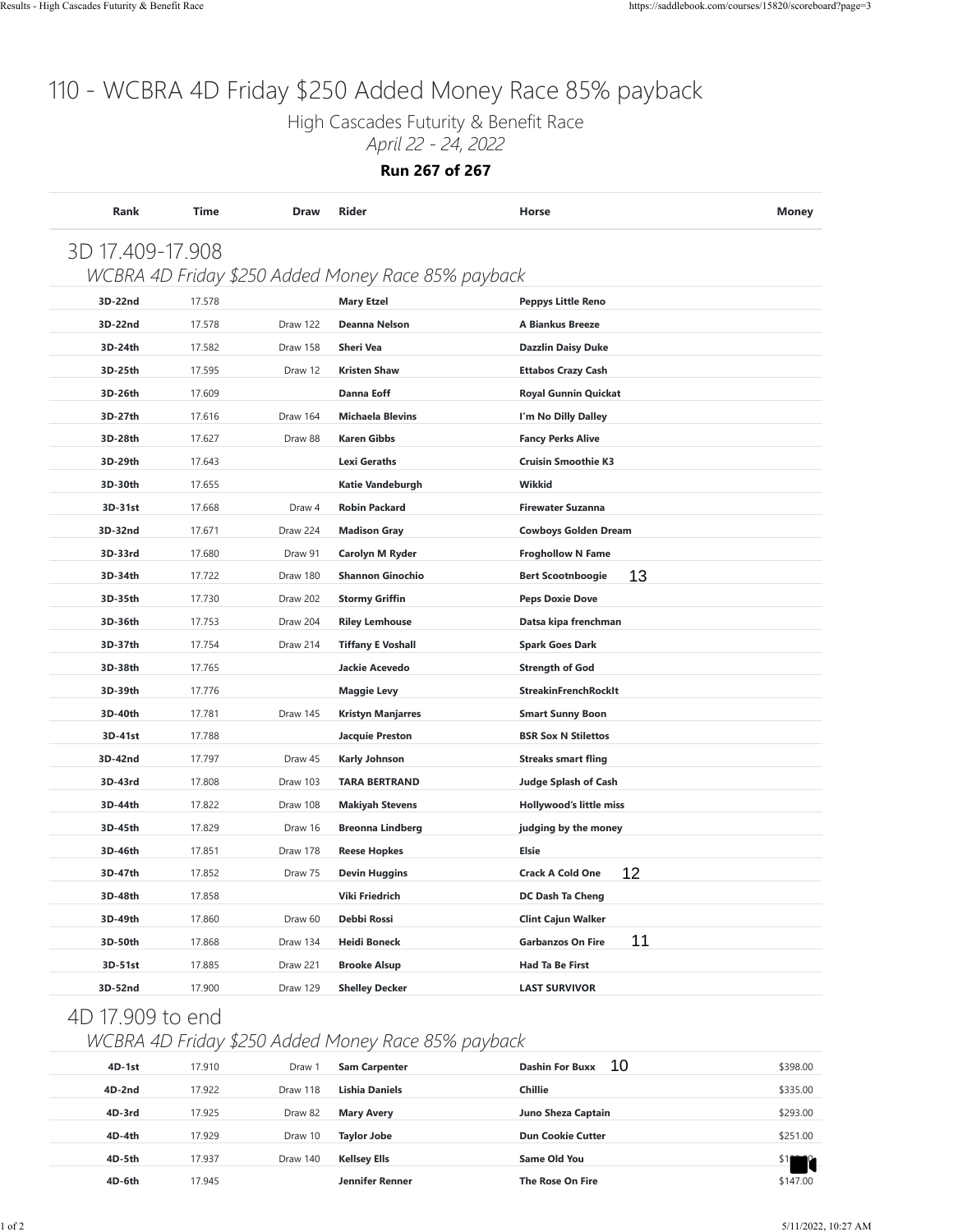| Rank    | Time   | <b>Draw</b> | <b>Rider</b>             | Horse                      | <b>Money</b> |
|---------|--------|-------------|--------------------------|----------------------------|--------------|
| 4D-7th  | 17.948 | Draw 26     | <b>Shayna Forbes</b>     | <b>Reyzed A Saint</b>      | \$105.00     |
| 4D-8th  | 17.960 | Draw 52     | <b>Erin Overbay</b>      | <b>Sky Lake</b>            | \$94.00      |
| 4D-9th  | 17.986 | Draw 190    | <b>Sheril Mackenzie</b>  | <b>Big N Rich Honor</b>    | \$84.00      |
| 4D-10th | 17.987 | Draw 81     | <b>Karlie Dalke</b>      | <b>FLITS SHOTINTHEDARK</b> | \$73.00      |
| 4D-11th | 17.989 | Draw 47     | <b>Makaela Memmott</b>   | <b>Bux Up Dude</b>         | \$63.00      |
| 4D-12th | 18.027 | Draw 170    | <b>Julie Yoney</b>       | <b>MVP T n Sugar</b>       | \$52.00      |
| 4D-13th | 18.042 | Draw 23     | <b>Courtney Berreth</b>  | <b>Winridge Sierra</b>     |              |
| 4D-14th | 18.057 | Draw 15     | <b>Tracey Train</b>      | <b>Streaking Magnolia</b>  |              |
| 4D-15th | 18.058 | Draw 133    | <b>Sally Johnston</b>    | <b>RCA Mona Blue</b>       |              |
| 4D-16th | 18.059 | Draw 226    | <b>Theresa Colebourn</b> | Jodashus                   |              |
| 4D-17th | 18.064 | Draw 35     | <b>Karen Gibbs</b>       | <b>CB Sweet Child Mine</b> |              |
| 4D-18th | 18.092 |             | <b>Lyndsey Felder</b>    | Somethinindawater          |              |
| 4D-19th | 18.094 | Draw 213    | <b>Stacey Hardin</b>     | Eyesa Biankus Blurr        |              |

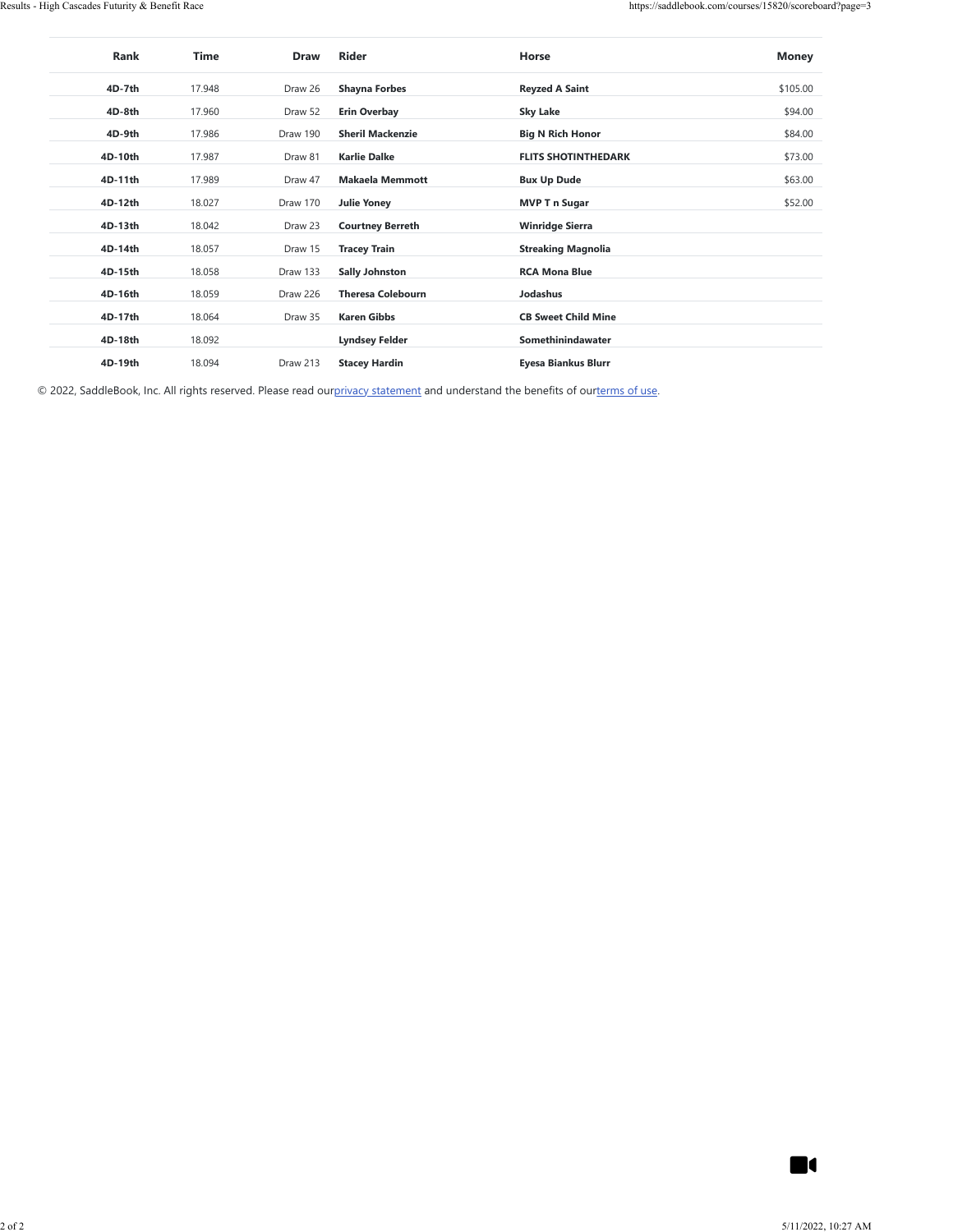High Cascades Futurity & Benefit Race

*April 22 - 24, 2022*

**Run 267 of 267**

|         |        |          | WCBRA 4D Friday \$250 Added Money Race 85% payback |                                 |  |
|---------|--------|----------|----------------------------------------------------|---------------------------------|--|
| 4D-20th | 18.104 | Draw 197 | <b>Leslie Penhollow</b>                            | Jasmine                         |  |
| 4D-21st | 18.144 | Draw 101 | <b>Karly Johnson</b>                               | Tm browsin online               |  |
| 4D-22nd | 18.163 | Draw 63  | <b>Curt Walz</b>                                   | <b>Wood B Risen ToShine</b>     |  |
| 4D-23rd | 18.173 |          | <b>Tanya Ledbetter</b>                             | TK All Jacked Up                |  |
| 4D-24th | 18.180 | Draw 185 | <b>Ariel McClure</b>                               | <b>CR Freckles N Sugar</b>      |  |
| 4D-25th | 18.188 |          | <b>Tasha Johns</b>                                 | <b>JDs Famous Look</b>          |  |
| 4D-26th | 18.194 |          | <b>Marla Jochim</b>                                | <b>Watch The Rainbow</b>        |  |
| 4D-27th | 18.198 |          | <b>Lauren Rook</b>                                 | <b>Moonlight Crush</b>          |  |
| 4D-28th | 18.200 | Draw 13  | <b>Samantha Sause</b>                              | TK Dualin Easy Jet              |  |
| 4D-29th | 18.203 | Draw 225 | <b>Natalie Bessette</b>                            | WE HAVE THE WINNER              |  |
| 4D-30th | 18.206 | Draw 38  | <b>Marcie Stewart</b>                              | <b>Command the Casino</b>       |  |
| 4D-31st | 18.215 | Draw 154 | <b>Teresa Morrell</b>                              | <b>Blazin Tabe Awesome</b>      |  |
| 4D-32nd | 18.223 | Draw 73  | Raelynn Voshall                                    | <b>Butter</b>                   |  |
| 4D-33rd | 18.245 | Draw 17  | Jenny Kuykendall                                   | 9<br><b>Tulip</b>               |  |
| 4D-34th | 18.260 | Draw 53  | <b>Tayler Jo Sherman</b>                           | <b>Shesa Easy Judge</b>         |  |
| 4D-35th | 18.276 | Draw 18  | <b>Lacey Bishop</b>                                | <b>EZ Red Freckles</b>          |  |
| 4D-36th | 18.310 | Draw 59  | Andrea Saracco                                     | <b>Platinum Reggie</b>          |  |
| 4D-37th | 18.323 | Draw 198 | <b>Zoey Dean</b>                                   | Iris                            |  |
| 4D-38th | 18.326 | Draw 29  | <b>Mary Avery</b>                                  | <b>RCA Ike's Sagehen</b>        |  |
| 4D-39th | 18.333 | Draw 135 | <b>Barbara Loper</b>                               | <b>Zantanas Blue</b>            |  |
| 4D-40th | 18.356 | Draw 149 | <b>Karlie Dalke</b>                                | <b>ROGUE</b>                    |  |
| 4D-41st | 18.370 | Draw 107 | <b>Kylie Dean</b>                                  | <b>Little miss</b>              |  |
| 4D-42nd | 18.371 | Draw 40  | <b>Heidi Boneck</b>                                | 8<br><b>Badger Twistn Chex</b>  |  |
| 4D-43rd | 18.380 |          | <b>Mechelle Thompson</b>                           | Letmepunchyourticket            |  |
| 4D-44th | 18.410 | Draw 55  | <b>Aumalieh Jochim</b>                             | Gotta be Biankus                |  |
| 4D-45th | 18.421 | Draw 166 | <b>Anita Pranger</b>                               | JL Goliath                      |  |
| 4D-46th | 18.431 | Draw 32  | Pam Thompson                                       | <b>Biscuit</b>                  |  |
| 4D-47th | 18.433 | Draw 168 | Dondi Fashing                                      | <b>Cruz Ta First</b>            |  |
| 4D-48th | 18.439 |          | <b>Taylor Selby</b>                                | <b>Whiffleberry Slim</b>        |  |
| 4D-49th | 18.441 | Draw 203 | <b>Taylor Howard</b>                               | Whimpys smokin surprise         |  |
| 4D-50th | 18.453 | Draw 65  | <b>Emily Kier</b>                                  | <b>CP Casino</b>                |  |
| 4D-51st | 18.493 |          | <b>Tamara Barnhart</b>                             | A Bid Ta Fame                   |  |
| 4D-52nd | 18.514 | Draw 64  | <b>Liz Willis</b>                                  | Joesladyskippedabar             |  |
| 4D-53rd | 18.547 |          | <b>Vanda Chess</b>                                 | <b>Blazing Cake</b>             |  |
| 4D-54th | 18.548 | Draw 69  | <b>Ashley Sanders</b>                              | Ima drifting jetta              |  |
| 4D-55th | 18.598 | Draw 21  | <b>Angie Sullivan</b>                              | Wheels                          |  |
| 4D-56th | 18.632 | Draw 19  | <b>SkyeAngel Beckens</b>                           | 7<br><b>Dawns Medicin Stone</b> |  |
| 4D-57th | 18.637 | Draw 97  | <b>Jacquie Preston</b>                             | <b>Inclined To Be Smart</b>     |  |
| 4D-58th | 18.639 | Draw 67  | <b>Stephanie Ryan</b>                              | <b>Bayonet Biankus</b>          |  |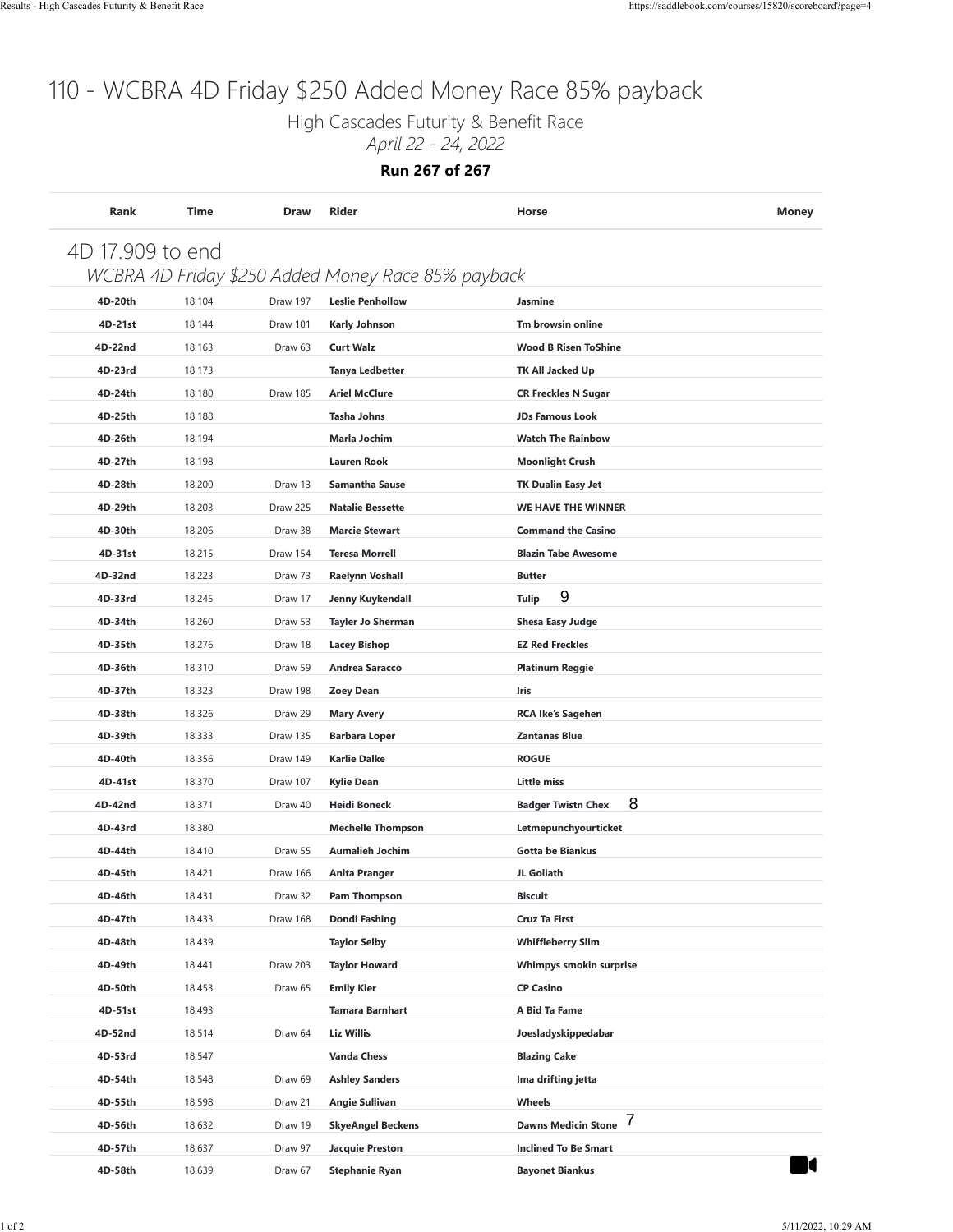| 4D-59th<br>4D-60th<br>4D-61st | 18.653 |          |                           |                               |  |
|-------------------------------|--------|----------|---------------------------|-------------------------------|--|
|                               |        | Draw 120 | <b>Garland Burdock</b>    | <b>Blazin Fire Bug</b>        |  |
|                               | 18.680 | Draw 79  | <b>Karen Brown</b>        | Cashin in For Gold            |  |
|                               | 18.718 | Draw 171 | Katie Mastagni            | My French Affair              |  |
| 4D-62nd                       | 18.787 | Draw 231 | <b>Jessica Sandberg</b>   | <b>VR No Lion Im Famous</b>   |  |
| 4D-63rd                       | 18.798 | Draw 94  | <b>KCee Boneck</b>        | $\,6$<br>$\mathsf T\mathsf J$ |  |
| 4D-64th                       | 18.939 | Draw 157 | Jessica Ryanczak          | Dash For a Tiny Bug           |  |
| 4D-65th                       | 19.266 | Draw 229 | Selena Salazar            | <b>Ruby Roundhouse</b>        |  |
| 4D-66th                       | 19.363 | Draw 3   | <b>Andrea Marie Brown</b> | <b>Miss Bullywood</b>         |  |
| 4D-67th                       | 19.409 | Draw 87  | <b>Jessica Chadwick</b>   | Oklahoma smart                |  |
| 4D-68th                       | 19.445 | Draw 206 | <b>Tessa Plagmann</b>     | <b>Heza Snap Judgement</b>    |  |
| 4D-69th                       | 19.513 | Draw 113 | <b>Megan Townsend</b>     | <b>Heza Harlee</b>            |  |
|                               |        |          |                           |                               |  |
|                               |        |          |                           |                               |  |
|                               |        |          |                           |                               |  |
|                               |        |          |                           |                               |  |
|                               |        |          |                           |                               |  |
|                               |        |          |                           |                               |  |
|                               |        |          |                           |                               |  |
|                               |        |          |                           |                               |  |

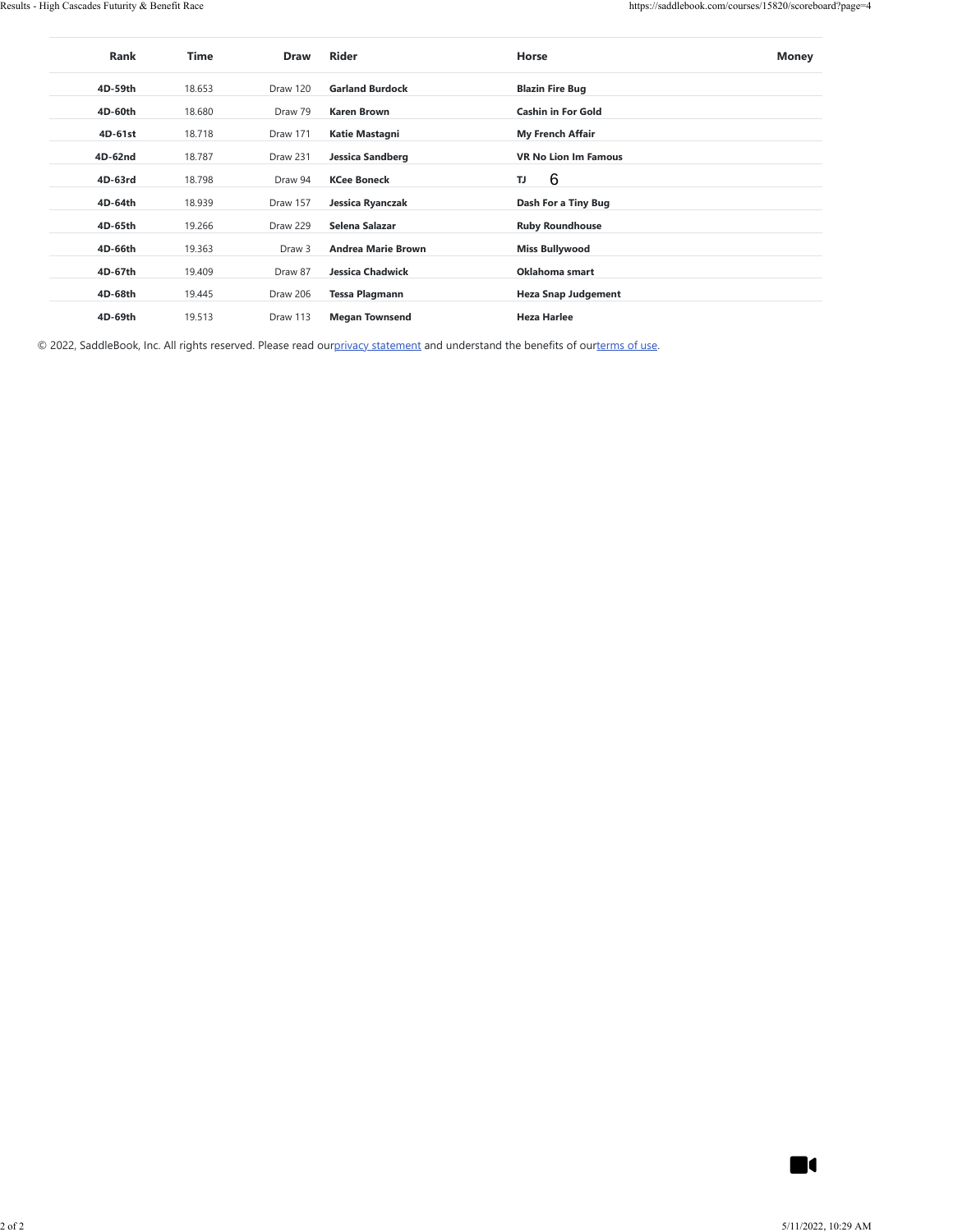High Cascades Futurity & Benefit Race

*April 22 - 24, 2022*

**Run 267 of 267**

| 4D 17.909 to end<br>WCBRA 4D Friday \$250 Added Money Race 85% payback<br>4D-70th<br>19.760<br>Draw 160<br><b>DANI HOWARD</b><br><b>Im A Twisted Sister</b><br>4D-71st<br>19.796<br><b>Meredith Pierce-Brewer</b><br><b>Storm Chasin Judge</b><br>4D-72nd<br>20.090<br>Draw 5<br><b>Shannon Cash</b><br>Jets Beduino Dash<br>5<br>4D-73rd<br>20.352<br>Draw 24<br><b>Tamee Prater</b><br><b>LCC Golden Playgirl</b><br>4D-74th<br>20.742<br><b>Ronda Melton</b><br><b>Blazin in the Dark</b><br>4D-75th<br>20.907<br>Draw 218<br><b>Cori Hooper</b><br><b>Marcees Jackie Sprat</b><br>4D-76th<br><b>Rachel Vlaew</b><br>21.574<br>Draw 46<br><b>Dashing Little Jesse</b><br>4D-77th<br>22.017<br><b>Shirley Cooper</b><br><b>Count N On Profit</b><br>4D-78th<br>23.107<br>Draw 211<br><b>Kelly Campbell</b><br>Summit<br>4D-79th<br>23.236<br><b>Justice Owens</b><br>Eyes da judge<br>Kiss Ya Later Gator 4<br>4D-80th<br>27.344<br><b>Cindy Spencer</b><br>© 2022, SaddleBook, Inc. All rights reserved. Please read ourprivacy statement and understand the benefits of ourterms of use.<br><b>K</b> |  |  |  |
|----------------------------------------------------------------------------------------------------------------------------------------------------------------------------------------------------------------------------------------------------------------------------------------------------------------------------------------------------------------------------------------------------------------------------------------------------------------------------------------------------------------------------------------------------------------------------------------------------------------------------------------------------------------------------------------------------------------------------------------------------------------------------------------------------------------------------------------------------------------------------------------------------------------------------------------------------------------------------------------------------------------------------------------------------------------------------------------------------------|--|--|--|
|                                                                                                                                                                                                                                                                                                                                                                                                                                                                                                                                                                                                                                                                                                                                                                                                                                                                                                                                                                                                                                                                                                          |  |  |  |
|                                                                                                                                                                                                                                                                                                                                                                                                                                                                                                                                                                                                                                                                                                                                                                                                                                                                                                                                                                                                                                                                                                          |  |  |  |
|                                                                                                                                                                                                                                                                                                                                                                                                                                                                                                                                                                                                                                                                                                                                                                                                                                                                                                                                                                                                                                                                                                          |  |  |  |
|                                                                                                                                                                                                                                                                                                                                                                                                                                                                                                                                                                                                                                                                                                                                                                                                                                                                                                                                                                                                                                                                                                          |  |  |  |
|                                                                                                                                                                                                                                                                                                                                                                                                                                                                                                                                                                                                                                                                                                                                                                                                                                                                                                                                                                                                                                                                                                          |  |  |  |
|                                                                                                                                                                                                                                                                                                                                                                                                                                                                                                                                                                                                                                                                                                                                                                                                                                                                                                                                                                                                                                                                                                          |  |  |  |
|                                                                                                                                                                                                                                                                                                                                                                                                                                                                                                                                                                                                                                                                                                                                                                                                                                                                                                                                                                                                                                                                                                          |  |  |  |
|                                                                                                                                                                                                                                                                                                                                                                                                                                                                                                                                                                                                                                                                                                                                                                                                                                                                                                                                                                                                                                                                                                          |  |  |  |
|                                                                                                                                                                                                                                                                                                                                                                                                                                                                                                                                                                                                                                                                                                                                                                                                                                                                                                                                                                                                                                                                                                          |  |  |  |
|                                                                                                                                                                                                                                                                                                                                                                                                                                                                                                                                                                                                                                                                                                                                                                                                                                                                                                                                                                                                                                                                                                          |  |  |  |
|                                                                                                                                                                                                                                                                                                                                                                                                                                                                                                                                                                                                                                                                                                                                                                                                                                                                                                                                                                                                                                                                                                          |  |  |  |
|                                                                                                                                                                                                                                                                                                                                                                                                                                                                                                                                                                                                                                                                                                                                                                                                                                                                                                                                                                                                                                                                                                          |  |  |  |
|                                                                                                                                                                                                                                                                                                                                                                                                                                                                                                                                                                                                                                                                                                                                                                                                                                                                                                                                                                                                                                                                                                          |  |  |  |
|                                                                                                                                                                                                                                                                                                                                                                                                                                                                                                                                                                                                                                                                                                                                                                                                                                                                                                                                                                                                                                                                                                          |  |  |  |
|                                                                                                                                                                                                                                                                                                                                                                                                                                                                                                                                                                                                                                                                                                                                                                                                                                                                                                                                                                                                                                                                                                          |  |  |  |
|                                                                                                                                                                                                                                                                                                                                                                                                                                                                                                                                                                                                                                                                                                                                                                                                                                                                                                                                                                                                                                                                                                          |  |  |  |
|                                                                                                                                                                                                                                                                                                                                                                                                                                                                                                                                                                                                                                                                                                                                                                                                                                                                                                                                                                                                                                                                                                          |  |  |  |
|                                                                                                                                                                                                                                                                                                                                                                                                                                                                                                                                                                                                                                                                                                                                                                                                                                                                                                                                                                                                                                                                                                          |  |  |  |
|                                                                                                                                                                                                                                                                                                                                                                                                                                                                                                                                                                                                                                                                                                                                                                                                                                                                                                                                                                                                                                                                                                          |  |  |  |
|                                                                                                                                                                                                                                                                                                                                                                                                                                                                                                                                                                                                                                                                                                                                                                                                                                                                                                                                                                                                                                                                                                          |  |  |  |
|                                                                                                                                                                                                                                                                                                                                                                                                                                                                                                                                                                                                                                                                                                                                                                                                                                                                                                                                                                                                                                                                                                          |  |  |  |
|                                                                                                                                                                                                                                                                                                                                                                                                                                                                                                                                                                                                                                                                                                                                                                                                                                                                                                                                                                                                                                                                                                          |  |  |  |
|                                                                                                                                                                                                                                                                                                                                                                                                                                                                                                                                                                                                                                                                                                                                                                                                                                                                                                                                                                                                                                                                                                          |  |  |  |
|                                                                                                                                                                                                                                                                                                                                                                                                                                                                                                                                                                                                                                                                                                                                                                                                                                                                                                                                                                                                                                                                                                          |  |  |  |
|                                                                                                                                                                                                                                                                                                                                                                                                                                                                                                                                                                                                                                                                                                                                                                                                                                                                                                                                                                                                                                                                                                          |  |  |  |
|                                                                                                                                                                                                                                                                                                                                                                                                                                                                                                                                                                                                                                                                                                                                                                                                                                                                                                                                                                                                                                                                                                          |  |  |  |
|                                                                                                                                                                                                                                                                                                                                                                                                                                                                                                                                                                                                                                                                                                                                                                                                                                                                                                                                                                                                                                                                                                          |  |  |  |
|                                                                                                                                                                                                                                                                                                                                                                                                                                                                                                                                                                                                                                                                                                                                                                                                                                                                                                                                                                                                                                                                                                          |  |  |  |
|                                                                                                                                                                                                                                                                                                                                                                                                                                                                                                                                                                                                                                                                                                                                                                                                                                                                                                                                                                                                                                                                                                          |  |  |  |
|                                                                                                                                                                                                                                                                                                                                                                                                                                                                                                                                                                                                                                                                                                                                                                                                                                                                                                                                                                                                                                                                                                          |  |  |  |
|                                                                                                                                                                                                                                                                                                                                                                                                                                                                                                                                                                                                                                                                                                                                                                                                                                                                                                                                                                                                                                                                                                          |  |  |  |
|                                                                                                                                                                                                                                                                                                                                                                                                                                                                                                                                                                                                                                                                                                                                                                                                                                                                                                                                                                                                                                                                                                          |  |  |  |
|                                                                                                                                                                                                                                                                                                                                                                                                                                                                                                                                                                                                                                                                                                                                                                                                                                                                                                                                                                                                                                                                                                          |  |  |  |
|                                                                                                                                                                                                                                                                                                                                                                                                                                                                                                                                                                                                                                                                                                                                                                                                                                                                                                                                                                                                                                                                                                          |  |  |  |
|                                                                                                                                                                                                                                                                                                                                                                                                                                                                                                                                                                                                                                                                                                                                                                                                                                                                                                                                                                                                                                                                                                          |  |  |  |
|                                                                                                                                                                                                                                                                                                                                                                                                                                                                                                                                                                                                                                                                                                                                                                                                                                                                                                                                                                                                                                                                                                          |  |  |  |
|                                                                                                                                                                                                                                                                                                                                                                                                                                                                                                                                                                                                                                                                                                                                                                                                                                                                                                                                                                                                                                                                                                          |  |  |  |
|                                                                                                                                                                                                                                                                                                                                                                                                                                                                                                                                                                                                                                                                                                                                                                                                                                                                                                                                                                                                                                                                                                          |  |  |  |
|                                                                                                                                                                                                                                                                                                                                                                                                                                                                                                                                                                                                                                                                                                                                                                                                                                                                                                                                                                                                                                                                                                          |  |  |  |
|                                                                                                                                                                                                                                                                                                                                                                                                                                                                                                                                                                                                                                                                                                                                                                                                                                                                                                                                                                                                                                                                                                          |  |  |  |
|                                                                                                                                                                                                                                                                                                                                                                                                                                                                                                                                                                                                                                                                                                                                                                                                                                                                                                                                                                                                                                                                                                          |  |  |  |
|                                                                                                                                                                                                                                                                                                                                                                                                                                                                                                                                                                                                                                                                                                                                                                                                                                                                                                                                                                                                                                                                                                          |  |  |  |
|                                                                                                                                                                                                                                                                                                                                                                                                                                                                                                                                                                                                                                                                                                                                                                                                                                                                                                                                                                                                                                                                                                          |  |  |  |
|                                                                                                                                                                                                                                                                                                                                                                                                                                                                                                                                                                                                                                                                                                                                                                                                                                                                                                                                                                                                                                                                                                          |  |  |  |
|                                                                                                                                                                                                                                                                                                                                                                                                                                                                                                                                                                                                                                                                                                                                                                                                                                                                                                                                                                                                                                                                                                          |  |  |  |
|                                                                                                                                                                                                                                                                                                                                                                                                                                                                                                                                                                                                                                                                                                                                                                                                                                                                                                                                                                                                                                                                                                          |  |  |  |
|                                                                                                                                                                                                                                                                                                                                                                                                                                                                                                                                                                                                                                                                                                                                                                                                                                                                                                                                                                                                                                                                                                          |  |  |  |
|                                                                                                                                                                                                                                                                                                                                                                                                                                                                                                                                                                                                                                                                                                                                                                                                                                                                                                                                                                                                                                                                                                          |  |  |  |
|                                                                                                                                                                                                                                                                                                                                                                                                                                                                                                                                                                                                                                                                                                                                                                                                                                                                                                                                                                                                                                                                                                          |  |  |  |
|                                                                                                                                                                                                                                                                                                                                                                                                                                                                                                                                                                                                                                                                                                                                                                                                                                                                                                                                                                                                                                                                                                          |  |  |  |
|                                                                                                                                                                                                                                                                                                                                                                                                                                                                                                                                                                                                                                                                                                                                                                                                                                                                                                                                                                                                                                                                                                          |  |  |  |
|                                                                                                                                                                                                                                                                                                                                                                                                                                                                                                                                                                                                                                                                                                                                                                                                                                                                                                                                                                                                                                                                                                          |  |  |  |
|                                                                                                                                                                                                                                                                                                                                                                                                                                                                                                                                                                                                                                                                                                                                                                                                                                                                                                                                                                                                                                                                                                          |  |  |  |
|                                                                                                                                                                                                                                                                                                                                                                                                                                                                                                                                                                                                                                                                                                                                                                                                                                                                                                                                                                                                                                                                                                          |  |  |  |
|                                                                                                                                                                                                                                                                                                                                                                                                                                                                                                                                                                                                                                                                                                                                                                                                                                                                                                                                                                                                                                                                                                          |  |  |  |
|                                                                                                                                                                                                                                                                                                                                                                                                                                                                                                                                                                                                                                                                                                                                                                                                                                                                                                                                                                                                                                                                                                          |  |  |  |
|                                                                                                                                                                                                                                                                                                                                                                                                                                                                                                                                                                                                                                                                                                                                                                                                                                                                                                                                                                                                                                                                                                          |  |  |  |
|                                                                                                                                                                                                                                                                                                                                                                                                                                                                                                                                                                                                                                                                                                                                                                                                                                                                                                                                                                                                                                                                                                          |  |  |  |
|                                                                                                                                                                                                                                                                                                                                                                                                                                                                                                                                                                                                                                                                                                                                                                                                                                                                                                                                                                                                                                                                                                          |  |  |  |
|                                                                                                                                                                                                                                                                                                                                                                                                                                                                                                                                                                                                                                                                                                                                                                                                                                                                                                                                                                                                                                                                                                          |  |  |  |
|                                                                                                                                                                                                                                                                                                                                                                                                                                                                                                                                                                                                                                                                                                                                                                                                                                                                                                                                                                                                                                                                                                          |  |  |  |
|                                                                                                                                                                                                                                                                                                                                                                                                                                                                                                                                                                                                                                                                                                                                                                                                                                                                                                                                                                                                                                                                                                          |  |  |  |
|                                                                                                                                                                                                                                                                                                                                                                                                                                                                                                                                                                                                                                                                                                                                                                                                                                                                                                                                                                                                                                                                                                          |  |  |  |
|                                                                                                                                                                                                                                                                                                                                                                                                                                                                                                                                                                                                                                                                                                                                                                                                                                                                                                                                                                                                                                                                                                          |  |  |  |
|                                                                                                                                                                                                                                                                                                                                                                                                                                                                                                                                                                                                                                                                                                                                                                                                                                                                                                                                                                                                                                                                                                          |  |  |  |
|                                                                                                                                                                                                                                                                                                                                                                                                                                                                                                                                                                                                                                                                                                                                                                                                                                                                                                                                                                                                                                                                                                          |  |  |  |
|                                                                                                                                                                                                                                                                                                                                                                                                                                                                                                                                                                                                                                                                                                                                                                                                                                                                                                                                                                                                                                                                                                          |  |  |  |
|                                                                                                                                                                                                                                                                                                                                                                                                                                                                                                                                                                                                                                                                                                                                                                                                                                                                                                                                                                                                                                                                                                          |  |  |  |

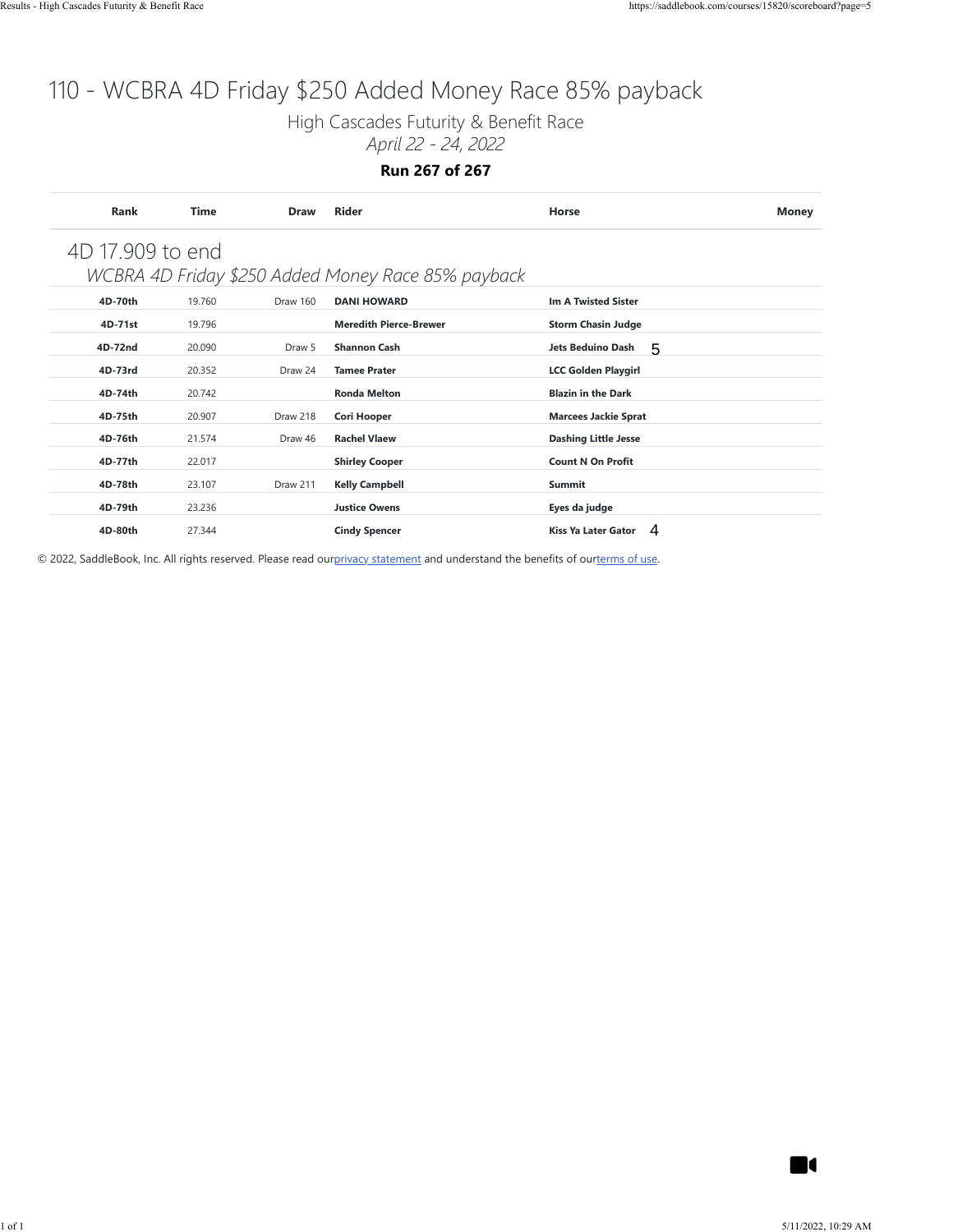High Cascades Futurity & Benefit Race

*April 22 - 24, 2022*

**Run 267 of 267**

| 916.282 No Time | Draw 50  | <b>Emilee Ward</b>       | <b>Famous Black Gun</b>         |  |
|-----------------|----------|--------------------------|---------------------------------|--|
| 916.399 No Time | Draw 179 | <b>Ella Stahl</b>        | <b>Miss Wrangler MC Pep</b>     |  |
| 916.440 No Time | Draw 173 | <b>Bryan Scheer</b>      | Liddle Judge 3                  |  |
| 916.687 No Time | Draw 215 | <b>Elly Barak</b>        | <b>Fancydat Bling Honor</b>     |  |
| 916.707 No Time | Draw 93  | <b>Linda Walker</b>      | <b>LucyJaneFame</b>             |  |
| 916.737 No Time | Draw 77  | <b>Haydn Morsa</b>       | <b>Buggin The Judge</b>         |  |
| 916.886 No Time | Draw 163 | Jessica Lewis            | <b>Bogies French Payday</b>     |  |
| 916.934 No Time | Draw 42  | Jordan McBurney          | <b>Just Whizkey</b>             |  |
| 917.010 No Time | Draw 43  | Kym Vanbergen            | <b>TK Dualin For Cash</b>       |  |
| 917.122 No Time | Draw 230 | <b>Caitlyn Wood</b>      | 2<br><b>Rox In My Firewater</b> |  |
| 917.170 No Time | Draw 183 | <b>Emma Suing</b>        | <b>One Hot Potato</b>           |  |
| 917.186 No Time | Draw 162 | <b>Teanna Petersen</b>   | Never late on Payday            |  |
| 917.351 No Time | Draw 219 | Mikenna Kelpman          | <b>BEDER BE A FRENCHMAN</b>     |  |
| 917.364 No Time | Draw 220 | Rayna Wurdinger          | Lil frosty royal                |  |
| 917.482 No Time | Draw 201 | <b>Gail Manjarres</b>    | <b>FrenchmansBankOfCash</b>     |  |
| 917.520 No Time | Draw 151 | <b>Emily Fitch</b>       | Ima a flashy Nick Bar           |  |
| 917.531 No Time | Draw 102 | Kandi Hansen             | <b>Poppas Smart pepinic</b>     |  |
| 917.538 No Time | Draw 210 | Savanna Hardekopf        | <b>Angel Lite</b>               |  |
| 917.583 No Time | Draw 57  | <b>Joie Smith</b>        | Judgs sweet score               |  |
| 917.615 No Time | Draw 143 | <b>Alexis Kenworthy</b>  | <b>THR Bugs on My Bully</b>     |  |
| 917.700 No Time | Draw 155 | <b>Angie Millard</b>     | <b>Parzans Gold Scamp</b>       |  |
| 917.757 No Time | Draw 89  | <b>Jennifer McCarter</b> | Race To The Judge               |  |
| 917.759 No Time | Draw 193 | Amanda Bain              | Wasabi                          |  |
| 917.764 No Time | Draw 114 | Olivia Pullen            | <b>Ripsy Doll Hancock</b>       |  |
| 917.843 No Time | Draw 150 | <b>Autumn Mitchell</b>   | <b>Hot French Guy</b>           |  |
| 918.015 No Time | Draw 187 | <b>AndiLane Anderson</b> | <b>RA Avenger</b>               |  |
| 918.053 No Time | Draw 128 | <b>Carissa Borders</b>   | <b>Major High Chex</b>          |  |
| 918.084 No Time | Draw 68  | <b>Channine McGrew</b>   | Hugo                            |  |
| 918.134 No Time | Draw 174 | Kandi Hansen             | <b>Royal Pepto Cat</b>          |  |
| 918.160 No Time | Draw 126 | <b>Tonya Hebert</b>      | <b>KG ChicksThinkImFab</b>      |  |
| 918.202 No Time | Draw 86  | <b>Tonya Rosebrook</b>   | <b>Puff Daddy</b>               |  |
| 918.261 No Time | Draw 222 | <b>Annika Davis</b>      | <b>Fierce Features</b>          |  |
| 918.275 No Time | Draw 124 | <b>Wylie Sturm</b>       | <b>Judgs Sweet Score</b>        |  |
| 918.286 No Time | Draw 8   | <b>Treena Toth</b>       | <b>Treena's Lucky Token</b>     |  |
| 918.458 No Time | Draw 194 | <b>Katie Holm</b>        | <b>HW Bid N Cash</b>            |  |
| 918.685 No Time | Draw 106 | <b>Katie Allen</b>       | Rockzen                         |  |
| 919.266 No Time | Draw 61  | <b>Valerie James</b>     | Wanna Cash a Check              |  |
| 919.635 No Time | Draw 223 | <b>Deborah Damonte</b>   | <b>Hawks Kachina Lass</b><br>1  |  |
| 920.996 No Time | Draw 142 | <b>Karen Gibbs</b>       | <b>Spark My Hayday</b>          |  |
| 921.124 No Time | Draw 20  | <b>Camie Johnston</b>    | <b>SC The Prosecutor</b>        |  |